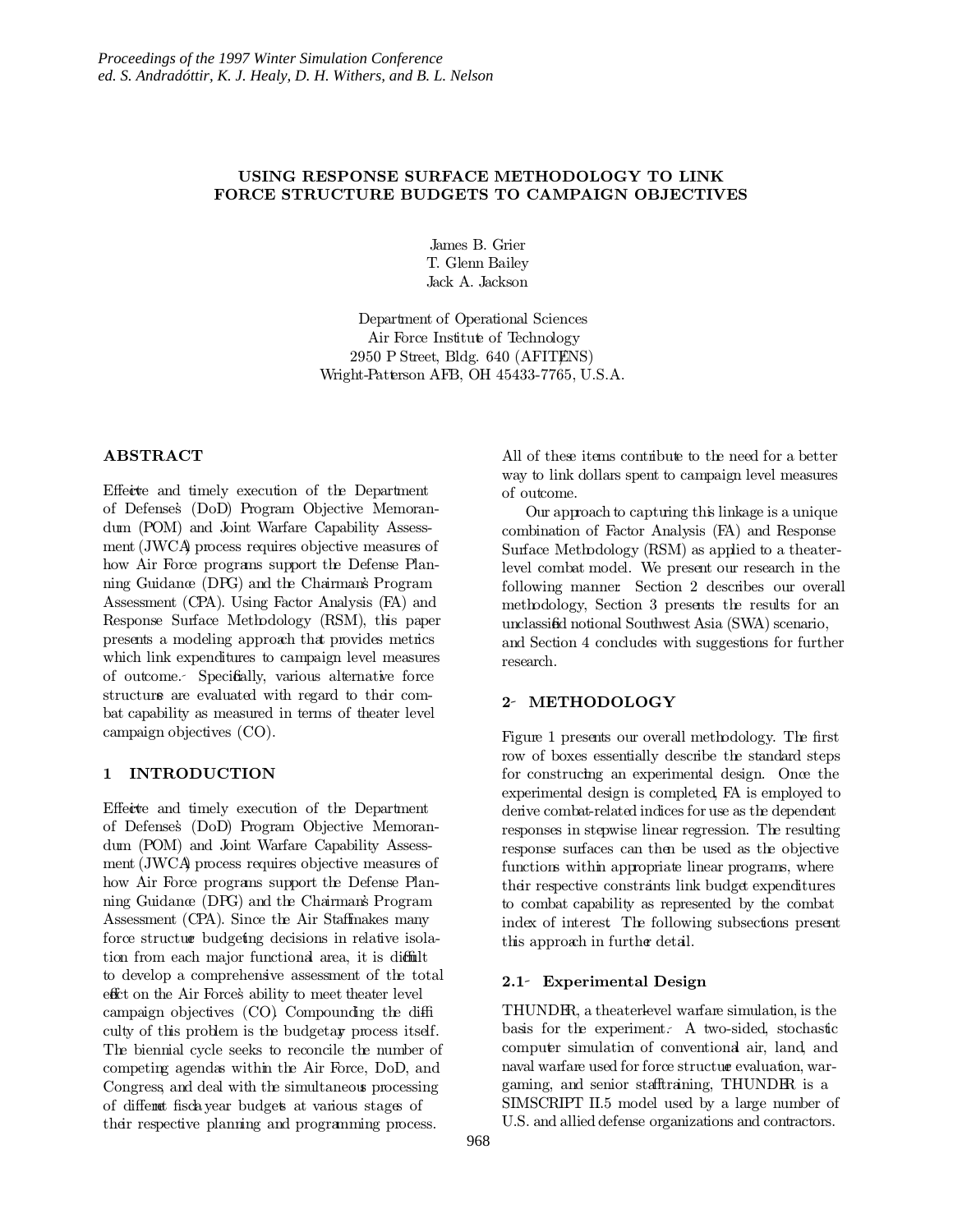

Figure 1: Methodology

It is capable of simulating 22 different air missions and generating Air Tasking Orders (ATOs) based on theater-level apportionment and targeting priorities (Air Force Studies and Analysis Agency 1995).

THUNDER's long running time for a single replication presents a textbook example of the need to minimize the number of runs. Therefore, our approach to developing the experimental design follows the standard practice of first running preliminary screening experiments with follow-up fractionalfactorial central composite (CCD) designs (see Naylor 1969, Law and Kelton 1991, Box and Draper 1987, or Myers and Montgomery 1995). Our choice for a preliminary screening design is Plackett-Burman (PB), and in this regard we follow the earlier efforts of Webb and Bauer (1994) in applying PB designs using THUNDER.

Table 1 lists the variables used in the SWA scenario. The lower bound numbers are (i) aircraft inventories at THUNDER's default levels, and (ii) munitions at an estimated 80% expenditure rate. (Prepositioned munitions and intra-theater re-supply features are disabled, and all munitions are in place at the commencement of hostilities.) The number of squadrons is representative of those that deployed and fought in the Persian Gulf War, where with few exceptions a typical squadron is assigned 24 primary aircraft. Regarding the upper bound numbers, we assume the greatest single increase of authorized aircraft approved by Congress in a given year would be 50%; therefore, we base our upper range on the number of additional weapons and aircraft that such an increase would allow. Center point values are available for each variable as well. THUNDER produces 34 output metrics for this SWA scenario, such as estimates on the number of friendly and enemy aircraft, tanks, personnel carriers, infantrymen, and defense infrastructure sites destroyed.

### 2.2 Factor Analysis

The underlying idea of Factor Analysis (FA) is to simplify the relationship among a set of observed variables by explaining it in terms of fewer, conceptually meaningful, independent factors (see Kleinbaum and Kupper 1978, or Dillion and Goldstein 1984). One method of accomplishing this is the varimax rotation, where the variation of squared factor loadings within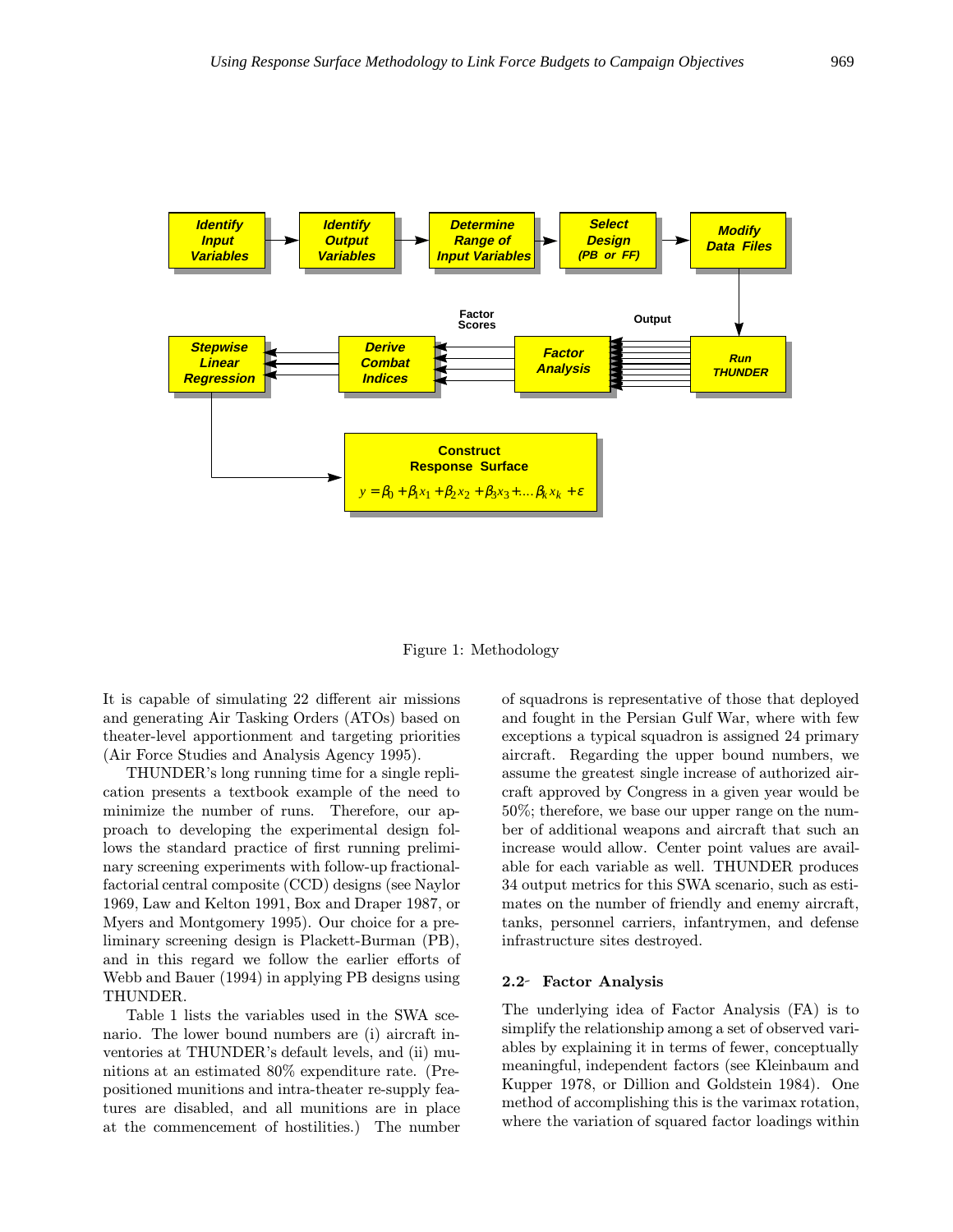| Aircraft  | Lower-  | Center-      | Upper | Munitions-  | Lower-   | $Center-$ | Upper   |
|-----------|---------|--------------|-------|-------------|----------|-----------|---------|
| $F-15C$   | $120 -$ | $150 -$      | 180   | AIM- $120$  | $4,250-$ | $5,312-$  | 6,375   |
| $F-15E-$  | $48 -$  | $60-$        | 72    | $AIM-9-$    | $6,600-$ | $7,500-$  | 8,400   |
| $F-16-$   | $228 -$ | $282 -$      | 336   | $20$ MM $1$ | $3,250-$ | $4,062 -$ | 4,875   |
| $A-10-$   | 144-    | $180 -$      | 216   | MK-82-      | 87,275-  | 109,094-  | 130,912 |
| $F-111-$  | $96-$   | $120 -$      | 144   | $AGM-65$    | $8,707-$ | $10,883-$ | 13,060  |
| $EF-111-$ | $18-$   | $21 -$       | 24    | ARM-88-     | $567 -$  | $708 -$   | 850     |
| $F-4G-$   | $72-$   | $90-$        | 108   | $B-Delay-$  | $375 -$  | $468 -$   | 562     |
| $F-117-$  | $12-$   | $15-$        | 18    | B-Lethal-   | 1,644-   | $2,060-$  | 2,476   |
| Tomahawk- | $120 -$ | $150-$       | 180   | $CBU-87-$   | $1,300-$ | $1,631-$  | 1,962   |
| JSTAR-    | $6-$    | $9-$         | 12    | CBU-97-     | 23,895-  | 28,373-   | 32,852  |
| AWACS     | $12 -$  | $15^{\circ}$ | 18    | LGB-        | $2,930-$ | $3,632-$  | 4,335   |
|           |         |              |       | GPS LGB-    | $60-$    | $75-$     | 90      |

Table 1: Input Variable Levels

a factor is maximized. By comparing these reduced factors with other known features of the system being modeled, one will hopefully develop a better understanding of its performance.

Within the present context, the 34 separate responses from THUNDER's output can be converted to matrix form. Using FA, several varimax rotations can then be accomplished on one set of observations to determine which number of factors best represent the Campaign Objectives (CO). The Air and Space Power Validation Group (1995), HQ USAF, has identified the Operational Objectives (OO), and Operational Tasks (OT) that THUNDER is capable of measuring with regards to the COs. These include:

- CO-1: Halt Invading Armies.
- CO-2: Marshall and Sustain In-Theater Assets.
- CO-3: Evict halted Armies from Friendly Territory.
- CO-4: Gain and Maintain Air Superiority.
- CO-5: Gain and Maintain Sea Control.
- CO-6: Gain and Maintain Space Control.
- CO-7: Gain and Maintain Information Dominance.
- CO-8: Deny Possession and Use of Weapons of Mass Destruction (WMD).
- CO-9: Suppress National Capacity to Wage War.

Historically, the specific metrics from THUNDER have not been translated from simulation model output to the COs used in the budget process. Therefore, we introduce FA as a method for mathematically mapping the simulation output to a set of combat indices that capture these objectives. (As illustrated in Figure 2, multiplying the second set of averaged observations by the factor matrix produces a set of indices for each CO.) Once this mapping is established, a second set of observations can then utilize this rotation to construct a response surface of the reduced set of factors - i.e., the COs.

#### 2.3 Response Surfaces

We employ RSM to map a response surface – in this case, an aggregate combat capability index called Total Combat Index – over a particular region of interest; e.g., alternative force structures. RSM methods are widely examined within the experimental design literature (see Box and Draper 1987, Myers and Montgomery 1995). Furthermore, our approach conforms to the use of metamodels to study the behavior of computer simulation, particularly parametric polynomial response surface approximations (Kleijnen 1987, Barton 1994). Once the combat indices are derived as the dependent response in separate stepwise linear regressions, each of the resulting response surfaces is a candidate objective function in a linear program, where the constraints link budget dollars to the combat capability of alternative force structures in terms of campaign objectives.

### 3- SWA SCENARIO RESULTS

The scenario used to develop this metamodel was based on a Major Regional Conflict (MRC) in SWA. The unclassified database represents "real world" information with respect to the number and type of aircraft and munitions modeled; however, the target array is very limited in scope. Three major experi-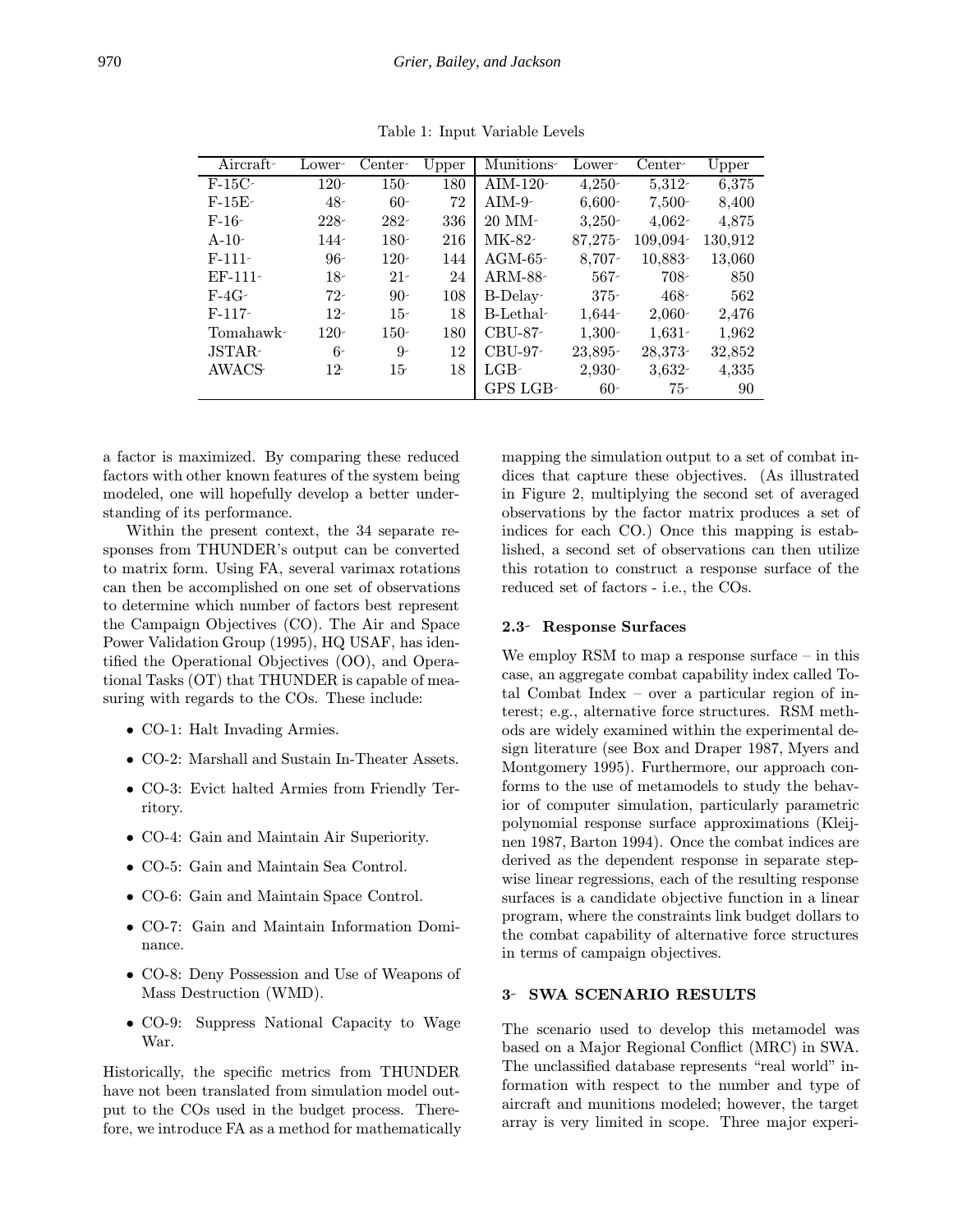

Table 2: Significant Factor Loadings for CO-1 (Enemy Assets Destroyed)

| THUNDER Output Metric      | Loading |
|----------------------------|---------|
| Tanks                      | .96     |
| Armored Personnel Carriers | .96     |
| Infantry Killed            | .95     |
| Artillery                  | .42     |
| Air Defense TELs           |         |

Figure 2: Application of Factor Analysis

mental designs were run. First, our initial run was a Resolution III PB, where 30 replications were accomplished at each design point (with two additional center point runs providing measurement of pure error). After running the PB design, we found the input variables A-10, F-15E, MK-82, and AGM-65 were the only statistically significant input factors.

This led to the second design based on the PB results, where thirty replications were performed at each design point of a  $2^{4-1}_{IV}$  design. As in the initial PB design, for each design point the average number of each output variable was calculated as the response, and two center point runs were added to more accurately measure pure error (thus a total of 10 design points). The third design simply repeated the second design using a different random number seed value, thus providing an independent estimate of the responses at each design point. In both designs, the same range of values were used for the four variables.

FA on the second design found that five of seven factors could be clearly defined in terms of the COs:

- CO-1: Halt Invading Armies (Halt).
- CO-3: Evict Invading Armies (Evict).
- CO-4: Gain and Maintain Air Superiority (Air Superiority).
- CO-7: Gain and Maintain Information Dominance  $(C^3)$ .
- CO-9: Suppress National Capacity to Wage War (Interdiction).

For example, Table 2 shows how the five output metrics (out of THUNDER's total of 34) associated with stopping the enemy's ground advance load significantly on one of the factors produced by the varimax rotation. Since these set of loadings clearly represent CO-1 (Halt Invading Forces), this factor is identified with that campaign objective. Similarly strong correlations occurred for the remaining factors and their respective COs.

Once the results of FA are obtained from the second experimental design, a reduced set of combat indices are derived (Figure 2). We further define the Total Combat Index (TCI) as an equally weighted linear combination of the five individual indices. Stepwise linear regression is then conducted for each of the individual indices as the dependent variable using data from the third experimental design, thus providing independence between the factor analysis and response surface estimation. A summary of the results and associated response surface is listed in Table 3.

While the adjusted  $R^2$  value for Evict is disappointing, the remaining values explain anywhere from 50% (Interdiction) to 94% ( $C^3$ ) of the variation within THUNDER. Examining the magnitudes of the parameter estimates, as well as the sums-of-squares, clearly shows the A-10 as the dominant input variable of the 23 considered. The fractional factorial design identifies some synergistic effects between the A-10 and AGM-65 maverick missile, but no other secondorder effects are statistically significant.

Dominance of the A-10 can be explained in part by the notional scenario. Greater than 75% of the targets in the data base are located in the first 40 miles of enemy territory, and consisted mostly of tanks, armored personnel carriers, mobile SAM, and bridges. This, along with the nature of the terrain in SWA, enhances the dominance of an A-10 aircraft well suited for the desert environment. Similarly, the number of strategic targets loaded in the data base is limited, down playing the importance for precision guided weapons delivery, and thus helping the AGM-65 maverick missile. Finally, the absence of significant airto-air input variables in the indices is consistent with the Persian Gulf War, where a hostile air-to-air threat did not exist after the first 24 hours of hostilities.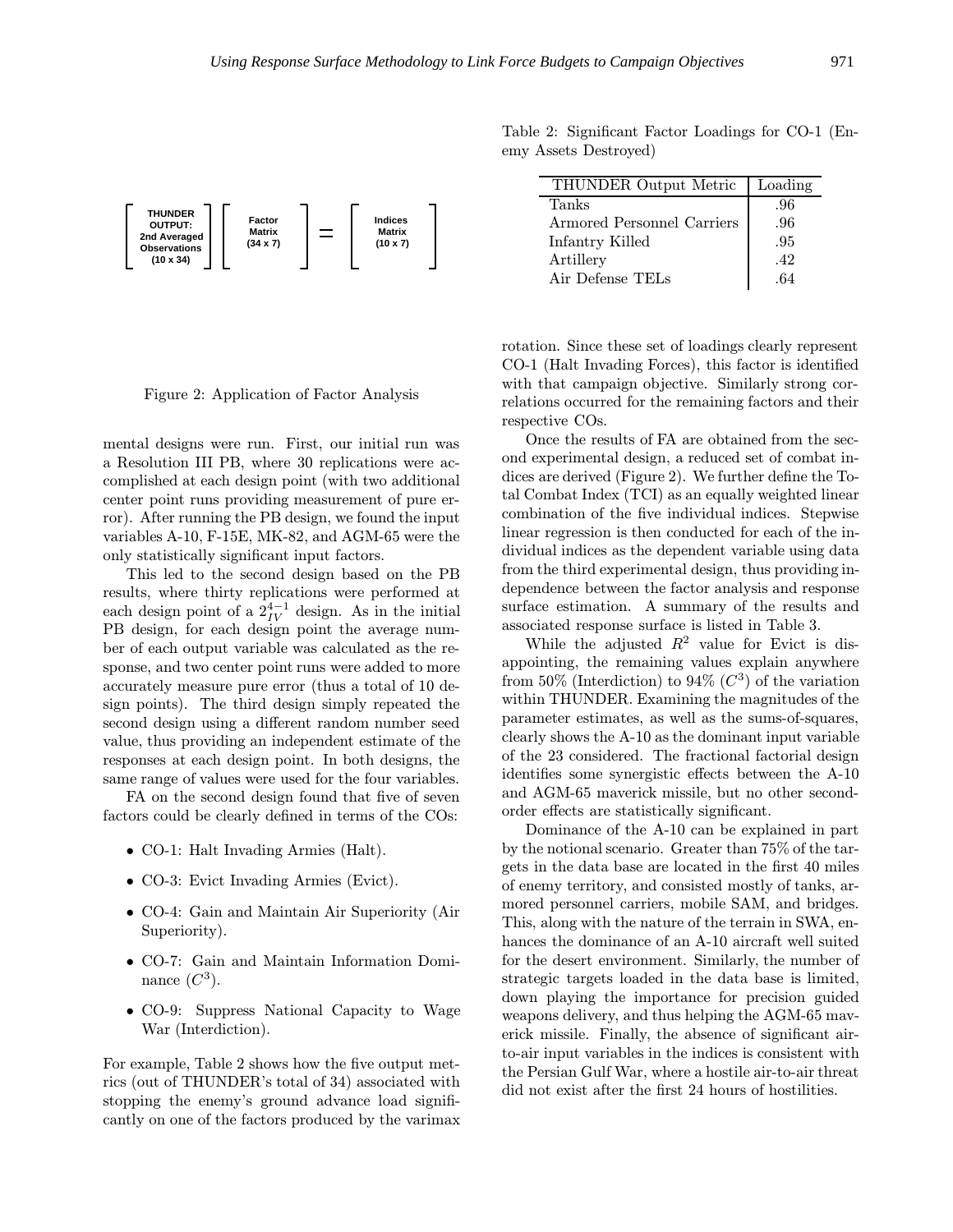| Index           | Adj $\mathbb{R}^2$ | Polynomial Response Surface                                   |
|-----------------|--------------------|---------------------------------------------------------------|
| Halt            |                    | $.8655$   26,422 + 2,248· $X_{A-10}$ + 367· $X_{AGM-65}$      |
|                 |                    | $+ 676 \cdot X_{A-10} \cdot X_{AGM-65}$                       |
| Evict           |                    | .1697   13,226 + 604 $\cdot$ X <sub>A-10</sub>                |
| Air Superiority |                    | .7020   $9,545 + 498 \cdot X_{A-10} + 356 \cdot X_{AGM-65}$   |
| $\mathcal{C}^3$ |                    | .9488 -807 - 65 $X_{A-10}$ + 25 $X_{F-15E}$ - 13 $X_{AGM-65}$ |
|                 |                    | $+ 13X$ $_{MK-82}$ -16· $X$ <sub>A-10</sub> · $X$ $_{AGM-65}$ |
| Interdiction    |                    | $\overline{.5012}$ 6,340 + 367·X <sub>A-10</sub>              |
| <b>TCI</b>      |                    | $.6674 \div 54,725 + 3,652 \times A_{4-10}$                   |

Table 3: Polynomial Approximations of Indices (Coded Variables)

### 4 CONCLUSIONS

In summary, this paper presents a three-prong modeling approach to provide metrics which link expenditures to campaign level measures of outcome. First, we introduce the multivariate method of Factor Analysis to bridge the gap between THUNDER output and Air Force campaign objectives through a simplified, balanced combination of indices to compute the overall combat index for each alternative force structure. Second, when integrated within a response surface framework, this approach provides a budgeting tool for linking combat indices to force structure changes. Third, we suggest incorporating the resultant first-order polynomial as the objective function in a linear programming problem. At a minimum, the feasible region would be constrained by the total available procurement dollars that fiscal year (FY); i.e.,

# $c_1x_1 + \ldots + c_{23}x_{23} \leq FYBudget$

where  $c_i$  is the unit fly-away cost in current year dollars, and  $x_i$  is the number of units purchased that FY. (The coefficient of cost for each type aircraft and weapons system in the USAF inventory is published annually in AFI 65-503, Table 10-1, and 11-1, 1995.) Additional constraints, such as operational and maintenance costs for each weapons system, and the maximum number of aircraft that can be produced in a one year period of time, could also be included. Finally, future research should consider other methods of weighting the indices, and employing variance reduction techniques on THUNDER to refine the simulation output.

### REFERENCES

Air Force Instruction (AFI) 65-503. HQ USAF, Pentagon ADM VA, 20330. 1995.

- Air Force Studies and Analysis Agency. THUNDER Analyst's Manual. Version 6.3. Arlington VA: CACI Products Company. 1995.
- Air and Space Power Validation Group (ASPVG). ASPVG Checklist of Objectives for Model Evaluation: Major Regional Conflicts. HQ USAF/XOM, Pentagon ADM VA, 20330. March 22, 1995.
- Barton, Russell R. "Metamodeling: A State of the Art Review", in Proceedings of the 1994 Winter Simulation Conference. Ed. J.D. Tews, S. Manivannan, D.A. Sadowski, and A.F. Seila. Institute of Electronics Engineers, Washington D.C. 1994.
- Box, George E.P. and Norman R. Draper. Empirical Model-Building and Response Surfaces. New York: John Wiley and Sons, 1987.
- Dillion, William R. and Matthew Goldstein. Multivariate Analysis: Methods and Applications. New York: John Wiley and Sons, 1984
- Kleijnen, Jack P.C. Statistical Tools of Simulation Practitioners. New York: Marcel Dekker, 1987.
- Kleinbaum, David G. and Lawrence C. Kupper. Applied Regression Analysis and other multivariate methods. North Scituale: Duxbury Press, 1978.
- Law, Averill M. and W. David Kelton. Simulation Modeling and Analysis (Second Edition). New York: McGraw-Hill, 1991.
- Myers, Raymond H. and Douglas C. Montgomery. Response Surface Methodology: Process and Product Optimization Using Designed Experiments. New York: John Wiley and Sons, 1995.
- Naylor, T.H. The Design of Computer Simulation Experiments. Durham, NC: Duke University Press, 1969.
- Webb, Timothy S. and Kenneth W. Bauer, Jr. "Comparison of Analysis Strategies for Screening Designs in Large Scale Computer Simulations", in Proceedings of the 1994 Winter Simulation Conference. Ed. J.D. Tews, S. Manivannan, D.A. Sadowski, and A.F. Seila. Institute of Electronics Engineers, Washington D.C. 1994.